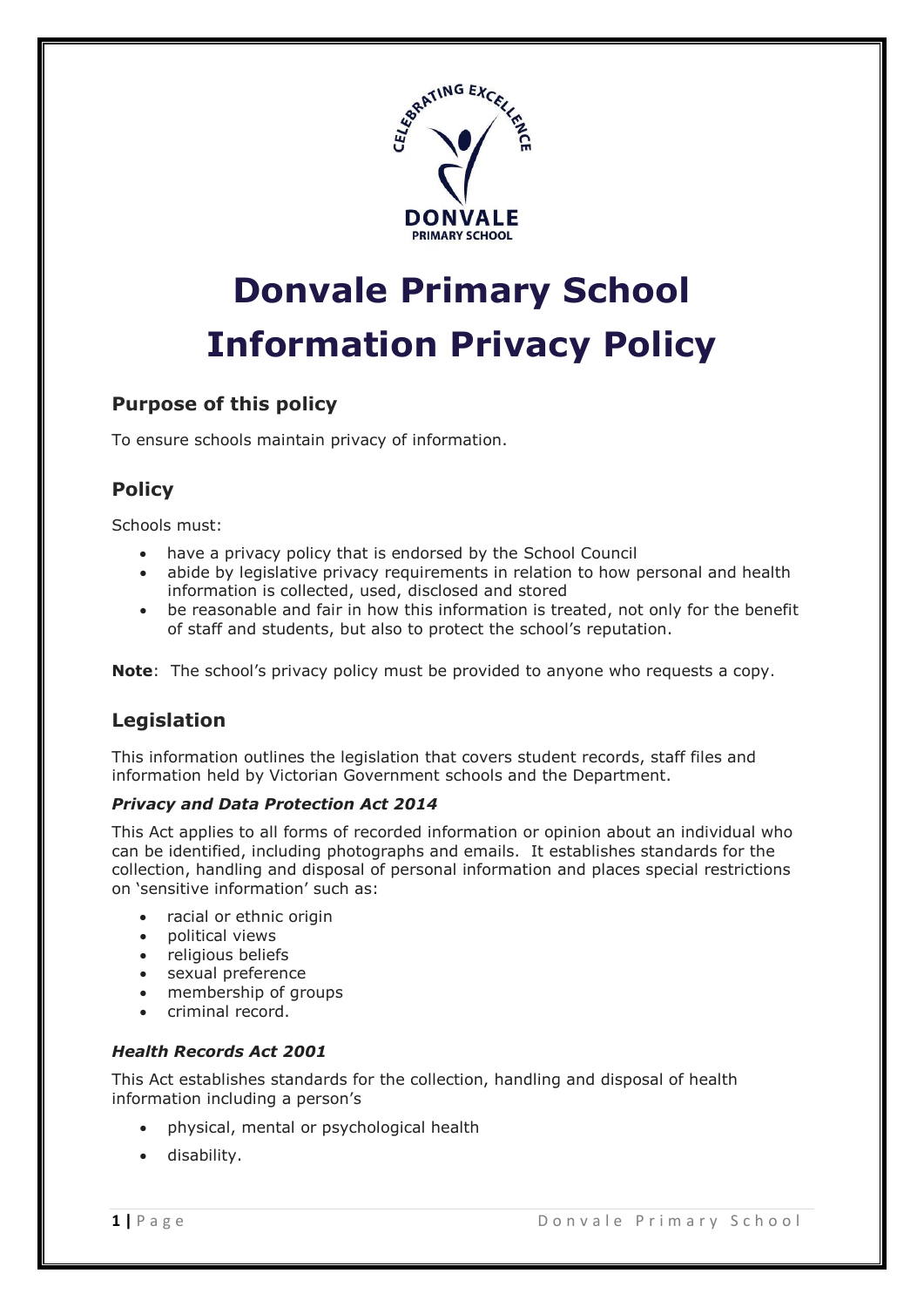Health information can also include access to health services and the nature of these services; however this type of information does not have to be recorded to be classified as health information.

## **Objectives and principles**

The objectives of privacy laws are to:

- balance the public interest in the free flow of information while protecting personal and health information
- empower individuals to manage, as far as practicable, how personal and health information is used and disclosed
- promote responsible, open and accountable information handling practices
- regulate personal information handling by applying a set of information privacy principles.

Information privacy principles create rights and obligations about personal and health information; however these only apply when they do not contravene any other Act of Parliament. In most cases there will be no contradiction as the relevant action falls within one of the exceptions within the information privacy principles.

# **School compliance strategies**

Some strategies school can implement to ensure compliance with the Privacy Acts include:

- nominating a person to manage and review the school's information privacy
- conducting a privacy audit to determine what information the school collects, how information is used and with whom information is shared
- developing a privacy policy, endorsed by the school council, to address a wide range of issues such as the use of student photographs, electronic devices and confidentiality
- examining data security arrangements
- ensuring all staff, including volunteers, are aware and compliant with the school privacy policy
- establishing a complaints process in liaison with the regional office
- treating all privacy complaints in the strictest confidence.

## **Privacy exemptions**

Personal and health information can be disclosed for a purpose other than for which it was collected and without the person's consent when the disclosure is:

- necessary to lessen or prevent a threat to life, health or safety
- required, authorised or permitted by law or for law enforcement purposes
- used for research or compilation of statistics in the public interest, in certain limited circumstances. Any research in schools must be first approved by the Office for Policy, Research and Innovation.

See**:** [Research in Schools](http://www.education.vic.gov.au/school/principals/spag/management/pages/research.aspx) 

## **Privacy and duty of care**

Privacy laws recognise and permit schools collecting, using and disclosing information so that they can comply with their duty of care to students. A key element of duty of care is that the processes and procedures used are documented and records kept.

See**:** Duty [of Care](http://www.education.vic.gov.au/school/principals/spag/safety/pages/dutyofcare.aspx)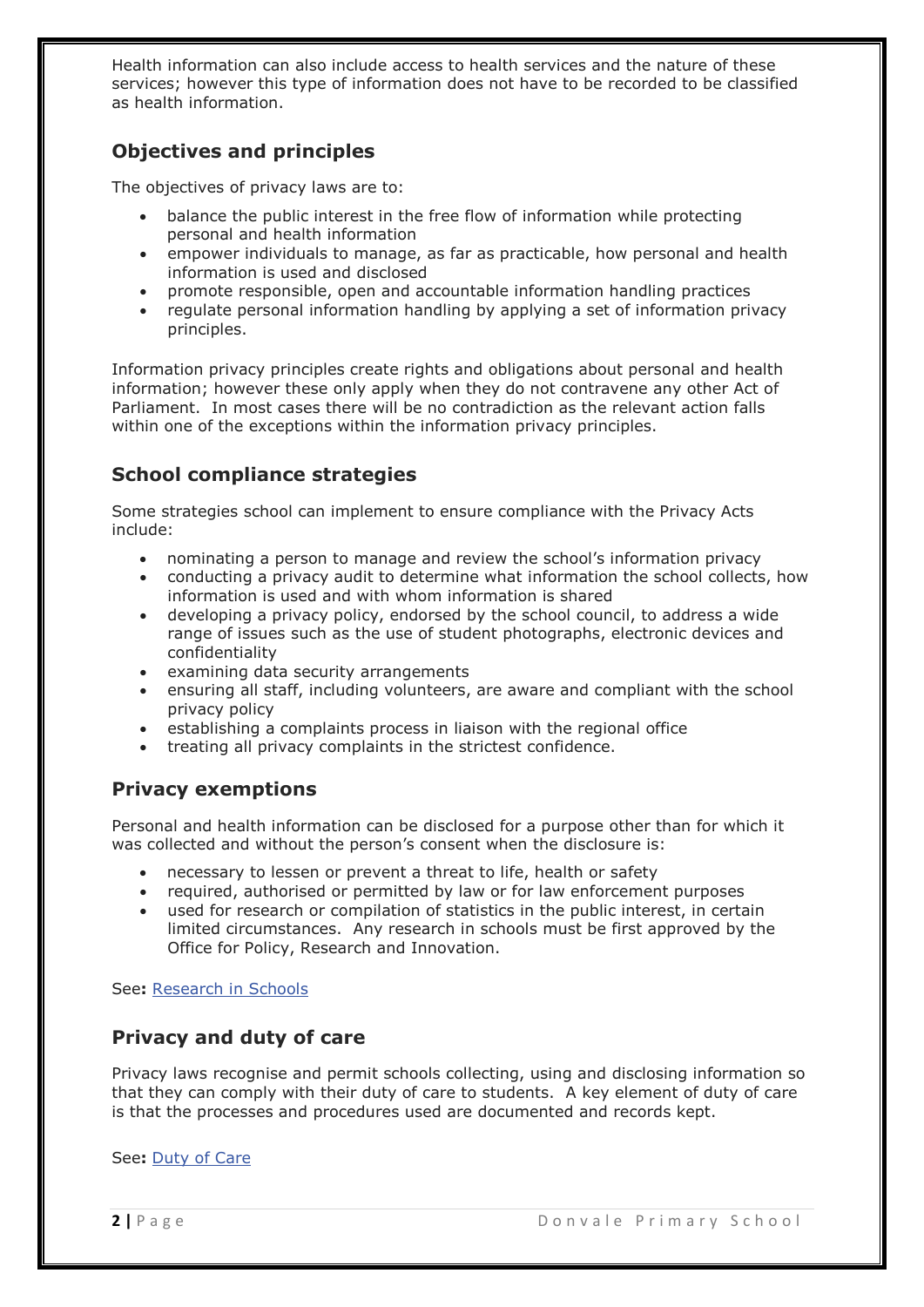## **Privacy and parents/guardians**

## *Providing information to parents/guardians*

To assist decision making about a student's needs, schools inform parents/guardians of the student's academic progress, behaviour, educational options or special educational requirements.

Privacy laws do not restrict this use of the information, as this is the purpose for which it is collected.

## *Court orders*

Unless a court order is made under the Family Law Act, both parents of a student have the same rights to access information about the student.

## See**:** [Decision Making Responsibilities for Students](http://www.education.vic.gov.au/school/principals/spag/safety/pages/parentalresponsibility.aspx)

## *Enrolment information*

Schools must:

- provide a privacy notice with the enrolment form explaining to the parents and student why this information is being collected, what it is used for, where it might be disclosed and how they can access information held about them
- only use the information collected during enrolment for the purposes that it was collected for. Disclosure for an unrelated purpose requires parental consent or in the case of a secondary student the content of the parent and student, unless the circumstances fall within one of the above privacy exemptions.

#### See**:** [Admission](http://www.education.vic.gov.au/school/principals/spag/participation/pages/admission.aspx)

#### *Health Information*

Health related information can be:

- kept confidential by the principal, or
- shared with:
	- o selected staff to the extent they need to know to care for the student, or
	- o all staff when they need to know in case of emergencies.

**Note 1:** Counselling services are health services and records are confidential health records. Confidentiality of information disclosed during a counselling session must be maintained unless the student provides consent or the situation falls into a privacy exemption category.

**Note 2:** Career counselling is not a health service.

#### See**:** [First Aid Needs](http://www.education.vic.gov.au/school/principals/spag/health/pages/firstaidneeds.aspx)

#### *Transfers*

Transferring student information between Victorian government schools is allowed when:

- parents/guardians are informed of the process
- schools meet the Department's standards in transferring files.

#### **Access**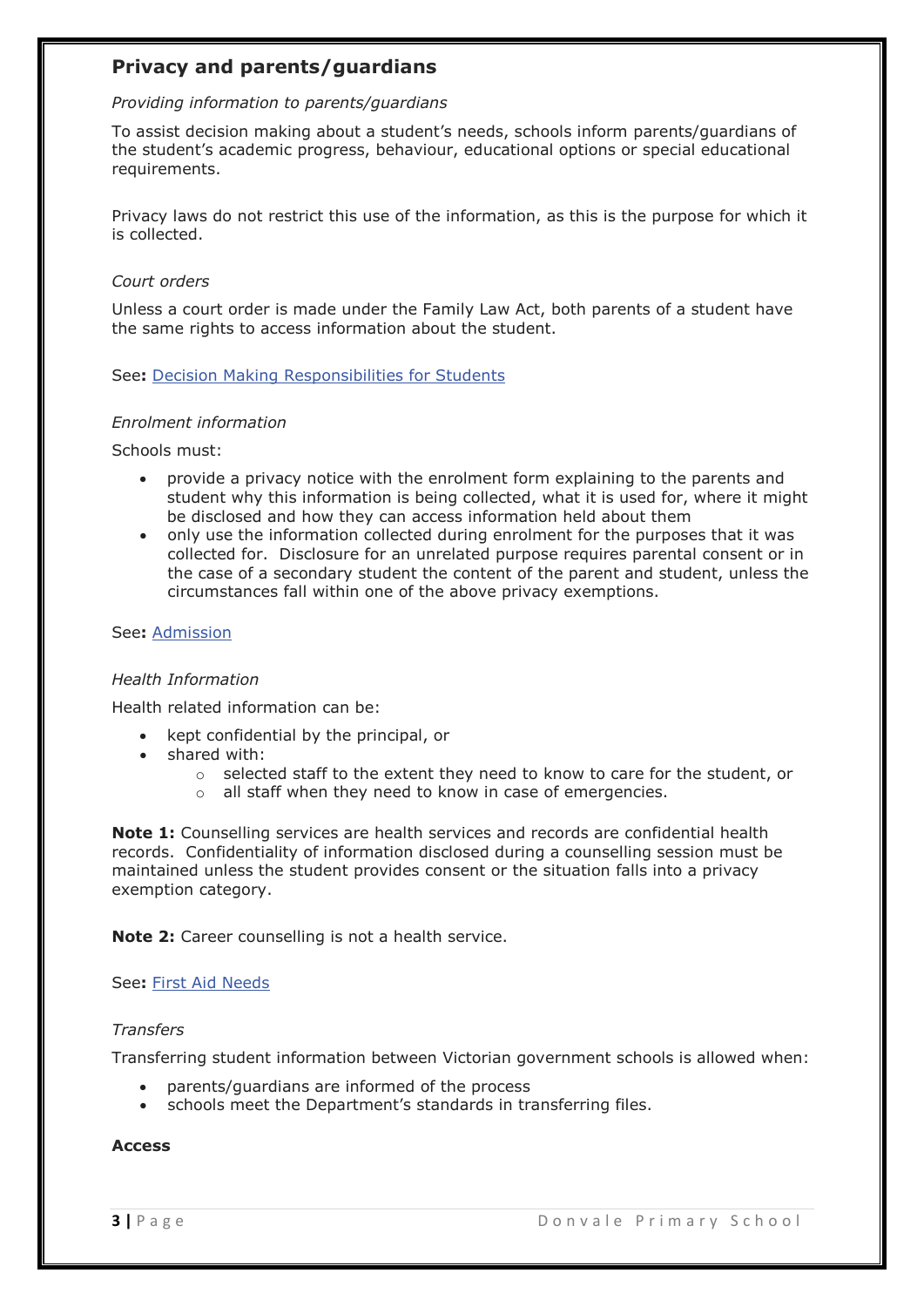The privacy laws do not change the individual's right to access their information that is held by a government school. The individual's right to access remains via a request made under the *Freedom of Information Act 1982.*

The *Privacy and Data Protection Act 2014* and the *Health Records Act 2001* encourage organisations to be open and transparent about what personal and health information they hold about individuals. When it is appropriate schools can provide individuals with informal access to their own personal or health information. However, the person seeking access should make a request under the *Freedom of Information Act1982* if records hold information:

- provided by a third party
- that identifies a third party or
- that may cause harm to the individual or others.

See: [Freedom of Information](http://www.education.vic.gov.au/school/principals/spag/governance/Pages/foi.aspx)

#### **Complaints**

When a complaint is made:

- that a member of staff has breached privacy then the principal should attempt to resolve the matter. If required the regional privacy coordinator can provide the principal with assistance. However schools and regions that receive privacy complaints should contact the Department's Privacy Officer on (03) 9637- 3141 or [privacy@edumail.vic.gov.au](mailto:privacy@edumail.vic.gov.au) for advice.
- to the Victorian Health Services Commissioner about 'an interference with health privacy' by a school, this will be sent to the Department's Privacy Officer who will inform the region and school
- about a school to the Commissioner for Privacy and Data Protection and the complainant has already approached the school, this will most likely to referred to the Department's Secretary
- because the complainant is not satisfied with the Department's investigation and response, the complaint can then be taken to the Commissioner for Privacy and Data Protection. In most circumstances the regional director or regional privacy coordinator will be informed about the investigation.

#### **Related policies**

- [Admission](http://www.education.vic.gov.au/school/principals/spag/participation/pages/admission.aspx)
- [Archives and Records](http://www.education.vic.gov.au/school/principals/spag/governance/Pages/archives.aspx)
- [Duty of Care](http://www.education.vic.gov.au/school/principals/spag/safety/pages/dutyofcare.aspx)
- [First Aid Needs](http://www.education.vic.gov.au/school/principals/spag/health/pages/firstaidneeds.aspx)
- [Freedom of Information](http://www.education.vic.gov.au/school/principals/spag/governance/Pages/foi.aspx)
- [Decision Making Responsibilities for Students](http://www.education.vic.gov.au/school/principals/spag/safety/pages/parentalresponsibility.aspx)
- [Research in Schools](http://www.education.vic.gov.au/school/principals/spag/management/pages/research.aspx)
- [Supervision and Access](http://www.education.vic.gov.au/school/principals/spag/safety/pages/supervisionaccess.aspx)
- **[Transfers](http://www.education.vic.gov.au/school/principals/spag/participation/pages/transfers.aspx)**

#### **Related legislation**

- *Health Records Act* 2001
- *Privacy and Data Protection Act 2014*

#### **Department resources**

For more information see**:**

- [Information Privacy Policy](http://www.education.vic.gov.au/pages/privacypolicy.aspx)
- [Privacy:](https://edugate.eduweb.vic.gov.au/Services/privacy/Pages/PrivacyDocumentsandLinks.aspx) for sample notices